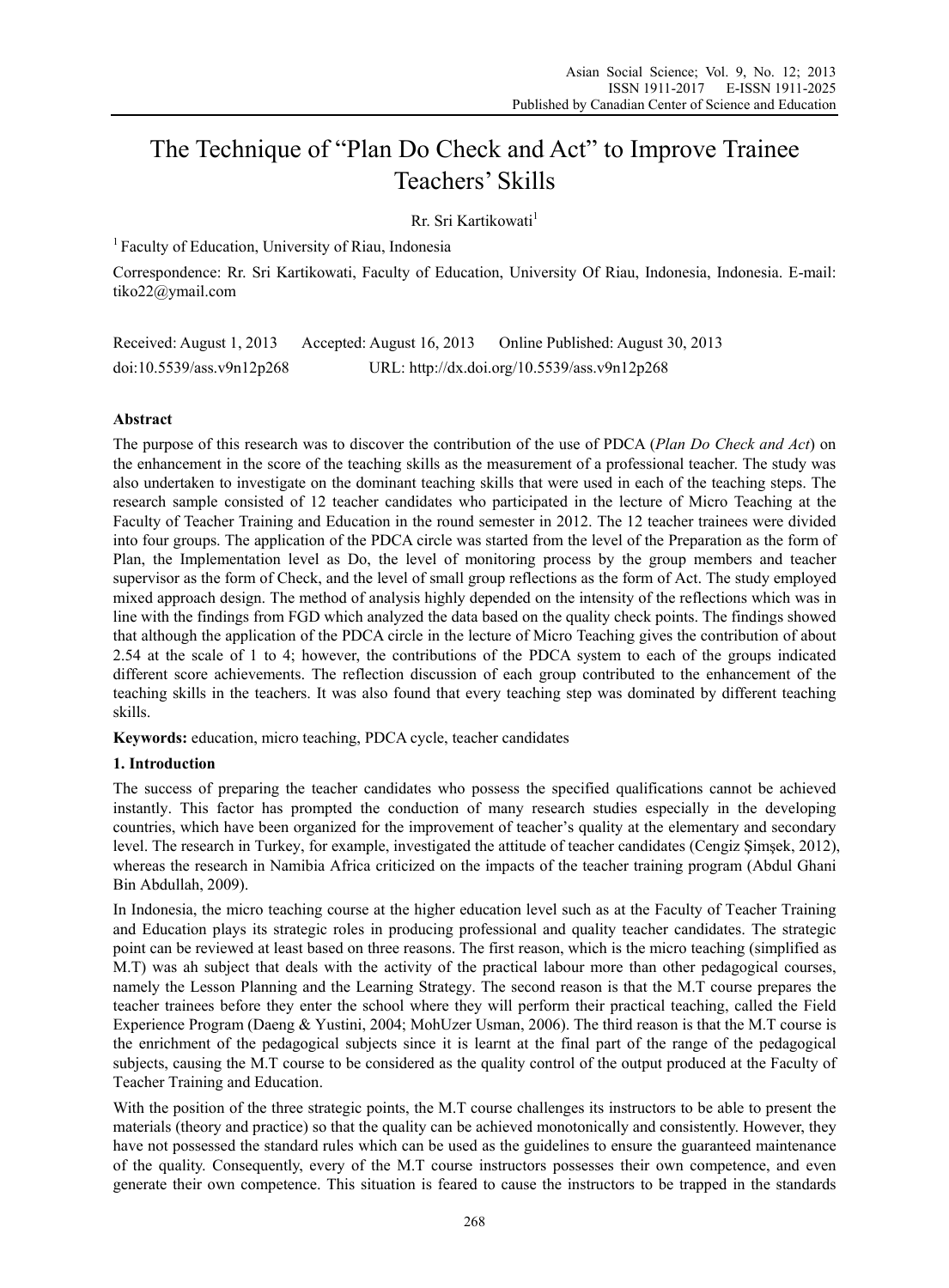which neglect the criteria of the quality regularity and constancy. The M.T course places strategic positions, yet the M.T course itself in terms of its operational level has not possessed the directional and measureable standards.

The elaboration of the above paragraph implies that there is a weakness in the maintenance of the M.T course, urging the execution of research regarding the subject and the implementation of the steps of improving the course. The improvement is hoped to strengthen the study program and faculty in the framework of preparing the candidates of professional teachers.

In the aspect of the maintenance of the quality (in the framework of preparing the candidates of professional teachers), the situation and condition as described above indicate the necessity of the organization of good quality-enhancement programs at the faculty or the study program level. In the long term, the situation and condition are feared to lead to the neglect of the quality guarantee.

The argument on the management of the education quality cannot be separated from its connection with a popular concept which contributes to the efforts of enhancing the quality of educational service. The concept is known as the 'Plan Do Check and Act" circle which is simplified into the acronym PDCA.

The PDCA circle is admitted to early emerge from the manufacturing discipline which was initiated by Shewhart and then developed by Deming in 1950 as the continuous quality improvement method (Sallis, 2005; Dahlgaard, Kristensen, & Kanji, 2007).

Furthermore, the PDCA concept has been applied in the leadership discipline in an effort to establish, based on TQM or Total Quality Improvement (Dahlgaard, Kristensen, & Kanji, 2007). The employment of the concept has also been done in the discipline of educational service, especially in improving the process of conducting the M.T course, by Kilic (2010). His development of the method of the M.T course has produced the LCMT Model - *Learner-Centered Micro Teaching*. This model has three phases: the *Thinking process*, *Activities*, and *Main stages*. In the third phase, Kilic applied the PDCA system during the teacher candidate's practical teaching.

Considering the wide application of the PDCA concept and understanding that every setting has its own uniqueness/special characteristics, this study was directed to reveal the issues on how the PDCA concept contributes to the effort of preparing of professional teachers through the micro teaching course at the Faculty of Teacher Training and Education of Riau University.

# **2. Literature Review**

# *2.1 The Concept of the Learning of Micro Teaching*

Studies regarding micro teaching (M.T) were pioneered several decades ago, in 1963, by the Standford University. Micro teaching at that time was the means of the quality improvement of the pre-service teachers, especially in relation to teaching skills (Kenneth Jerich, 1987; Ahmad Rohani, 2004).

The meaning of the term M.T then was restricted to ""... *a scaled down teaching \designed to develop new skills and refine a new ones"* which refers to the development of the new teaching skills (for the pre-service teachers). The scaled down teaching is regarded as consisting of the *micro* characteristic, which means small, limited, and narrow; and *teaching*-which means educating or teaching (Ahmad Rohani, 2004).

Therefore, literally, *micro* teaching refers to an activity of teaching a class that is made small or moderate, containing about 5-6 students, conducted within a limited period which is approximately 10-15 minutes, using the teaching materials that comprise 1-2 items of moderate sub-arguments, and employing the teaching skill components focusing on only several teaching skills. The teaching activity is repeated and recorded/filmed, producing a recording that will be analyzed later.

The elaboration on the activities in the M.T course is not that simple, since M.T does only involve the *teach-re-teach* step during the practical teaching until the teacher candidates achieve the teaching skills at a certain level. The accomplishment of the objectives of the M.T course by developing the fundamental competence of teaching should be viewed as the circle of "teach and re-teach". A teaching step which associates with the next teaching step should be started with preparing the learning tools, implementing the instruction, observing-recording, reviewing the recording, re-organizing the teaching tools, re-observing and re-recording, determining the achieved progress, and analyzing the difference in the products obtained (Kilic, 2010).

There are eight teaching skills that need to be mastered by the pre-service teachers, encompassing the skills of (1) questioning, (2) providing reinforcement, (3) creating variations, (4) explaining, (5) beginning and closing the lesson, (6) guiding small group discussions, (7) managing the classroom, and (8) teaching the small groups and the individual students. These teaching skills must be effective and mastered in an integrated manner. To achieve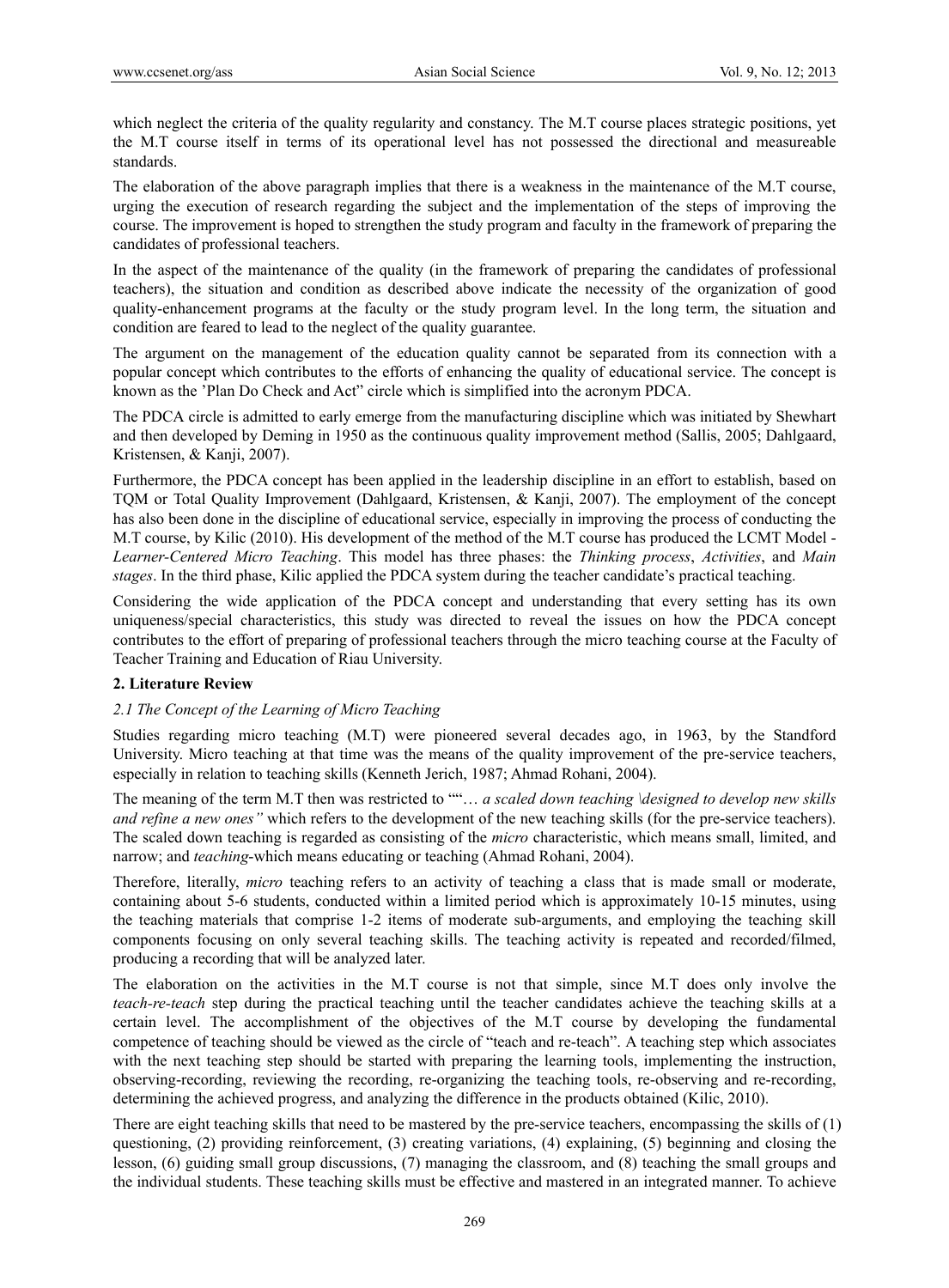this, a systematic teaching practice conducted through the M.T course is required (Mulyasa, 2005).

## *2.2 PDCA: The Continuous Quality Improvement Cycle*

Sallis (2005) stated that quality is contained in the product or service itself. Quality, according to Sallis, can be in the absolute form which is uncontested, as well as in the relative form. Firstly, a product or service can be regarded as having quality when it conforms to the standards or specifications set, fulfils the expectation or purpose, and meets the early specification. This is called the "*quality in fact*" which generally stands in the view of the producer, goods maker, or service provider. Secondly, quality is specified when it is appropriate with the customers' needs. This type of quality is defined as something that is able to satisfy the customers' desire or better known as the "*quality in perception*". The quality in perception stands in the interests of the consumers or buyers. Based on the quality limits (Sallis, 2005), it is believed that the concept of quality is closely-related to the concept of standards, which can be applied to the materials products or services.

Based on Sallis' opinions, it can be said that the quality limits of the educational service can be achieved after it has met the standards specified. However, we are concerned with whose standards? The educational service has its own primary uniqueness, which is the involvement of the customers that takes place only when the service is provided. Thus, the educational standards cannot escape from the involvement of customers. In the higher education context, the pre-service teachers (customers) indirectly specify the standards.

The quality limits also apply to the M.T course. Hence, the M.T course can be considered as a quality subject if the implementation of the lectures is based on the standards which provide the guidance/reference and fulfils the customers' requirements as stated in the objectives of the M.T course.

The connection between standards and quality in its implementation can be used in various ways. One the methods tested was through Deming's cycle model which is known as the Deming wheel or PDCA.

The abbreviation PDCA stands for the verbs **P**lan (planning), **D**o (implementing), **C**heck (reviewing), **A**ct (taking further actions). The abbreviation PDCA was used in this study due to its popularity compared to its full translation.

The PDCA cycle comprises the four-step work patterns which are useful to mend a process, including the problem analyzing process which is generally employed in the management of quality (HCI, 2010). Based on its principles, the PDCA cycle according to Masaaki (1991), is a process of achieving the specified standards, revising the standards, and then replacing the specifications with the new quality standards that are better (Sallis, 2005). The PDCA cycle is described in Figure 1.



Figure 1. PDCA cycle

Correspondingly, Killic (2010) expounded on the stages of PDCA as the third part of the LCMT Model. The following is the explanation of the implementation of PDCA components in the M.T course:

- P *Plan* Teacher candidates prepare the lesson, including the materials to be taught, media to be presented, and actions and attitude to be shown during the instruction. All these are included in the daily lesson plans.
- D *Do* Implementing the activities that are previously planned. In this context, the pre-service teachers have understood the teaching purposes and the steps of implementing the instruction correctly.
- C *Check* During the Do stage, observation is made by two parties which consist of one of the pre-service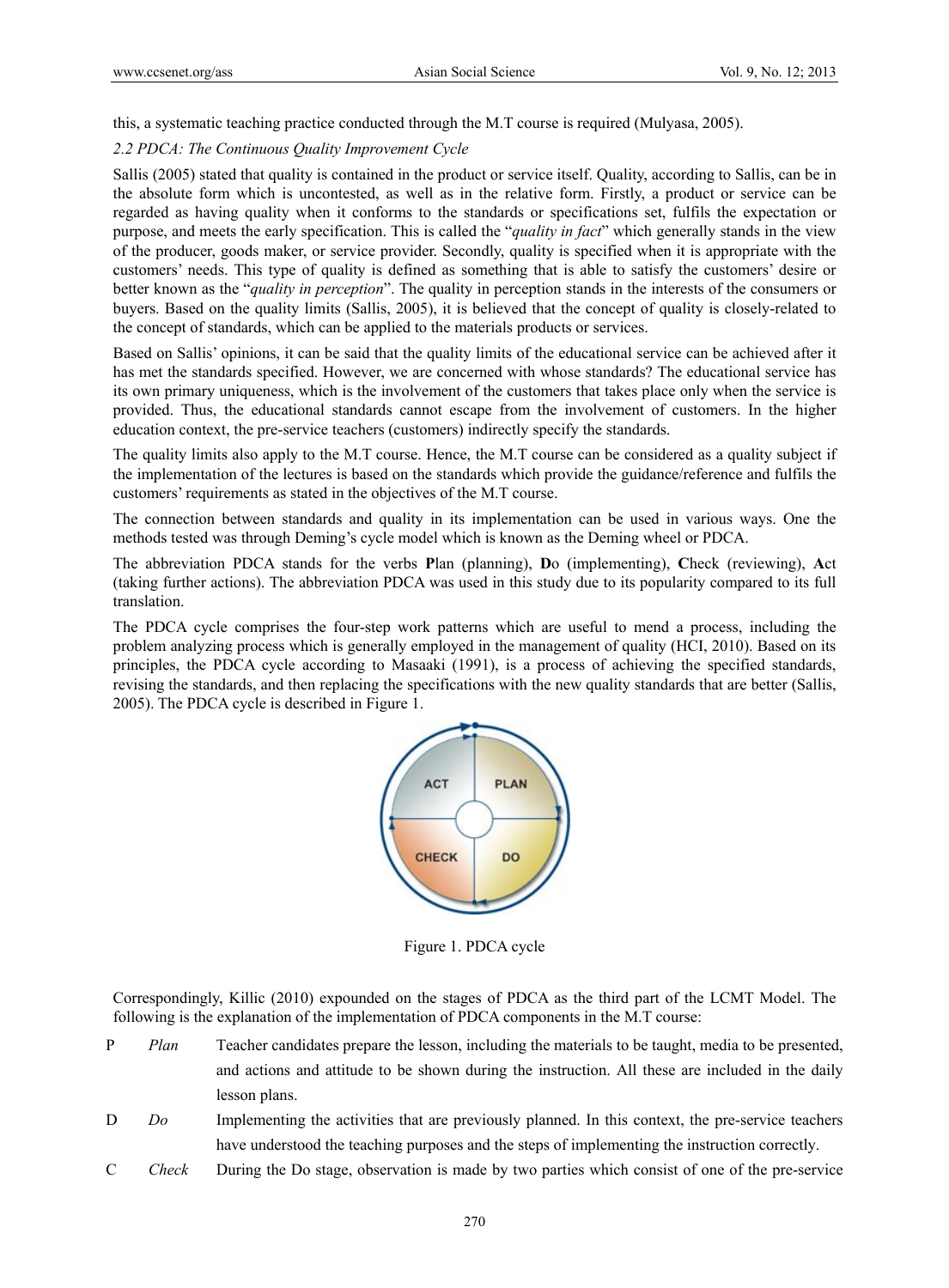teacher's group members and his/her instructor of the M.T subject. Although the observation forms used are the same, the technique of filling out the forms is different. The group member filled out the observation form with narrative data that produces qualitative information, while the instructor filled out the observation form by stating down the achievement of the teaching skills in forms of numeric scores, which produces the qualitative information. These two types of data contain the quality issues which comprises the aspects of the teacher candidate's strengths and weaknesses.

A *Act* Involves the discussion between three parties, which are the teacher candidate, his/her group members, and lecturer supervisor. The discussion produces the new initiative and target to improve the quality aspect. It also produces the quantitative and qualitative records of the teacher candidate's progress.

#### **3. Purpose of the Research**

The purpose of this research was to find out the contribution of the use of PDCA to the enhancement of the score of the teaching skills as the measurement of a professional teacher. The study was also undertaken to investigate the dominant teaching skills that were used in each of the teaching steps.

### **4. Methodology**

This study employed the qualitative approach and applied the case study as the research strategy with the explorative method. As a research strategy, the case study is used in various situations to sustain the knowledge regarding individuals, groups, organizations, society, politics, and many other phenomena that are related to those particular situations (Yin, 2003).

This study was about the application of PDCA concept in the micro teaching (M.T) course. The teacher trainees who are the teacher candidates enrolling in the M.T course functioned as the research respondents, which consisted of 12 persons in total. Research data comprised of two classifications. The first classification contained the qualitative data gained from each of the group members. The second one consisted of the quantitative data obtained from the lecturer's annotation. Both of the data were gained using the instrument of the observation form.

This research involved 4 major stages. The first stage was preparation. Before preparing the lesson, teacher searched for information regarding the syllabus progress, media, and teaching method. At this stage, the observation form was also prepared by the lecturer supervisor. The second stage involved the teacher candidate's implementation of activities according to the lesson plan. In this step, filming or recording were done. The third stage required the teacher candidate, supervisor lecturer, and the team members to review the recording. The fourth stage revolved around the focused discussion activities which are participated by all of the teacher candidates, the lecturer supervisors, as well as the invited lecturers of education.

#### **5. Findings and Discussions**

The quantitative data as illustrated in Table 1 was determined based on the teacher candidate's scores in the teaching practice activities in two observations, which is stated in the columns OBV-1 and OBV-2. The following Tables, from Table 1 to Table 4 show the scores obtained by Group A, B, C, and D.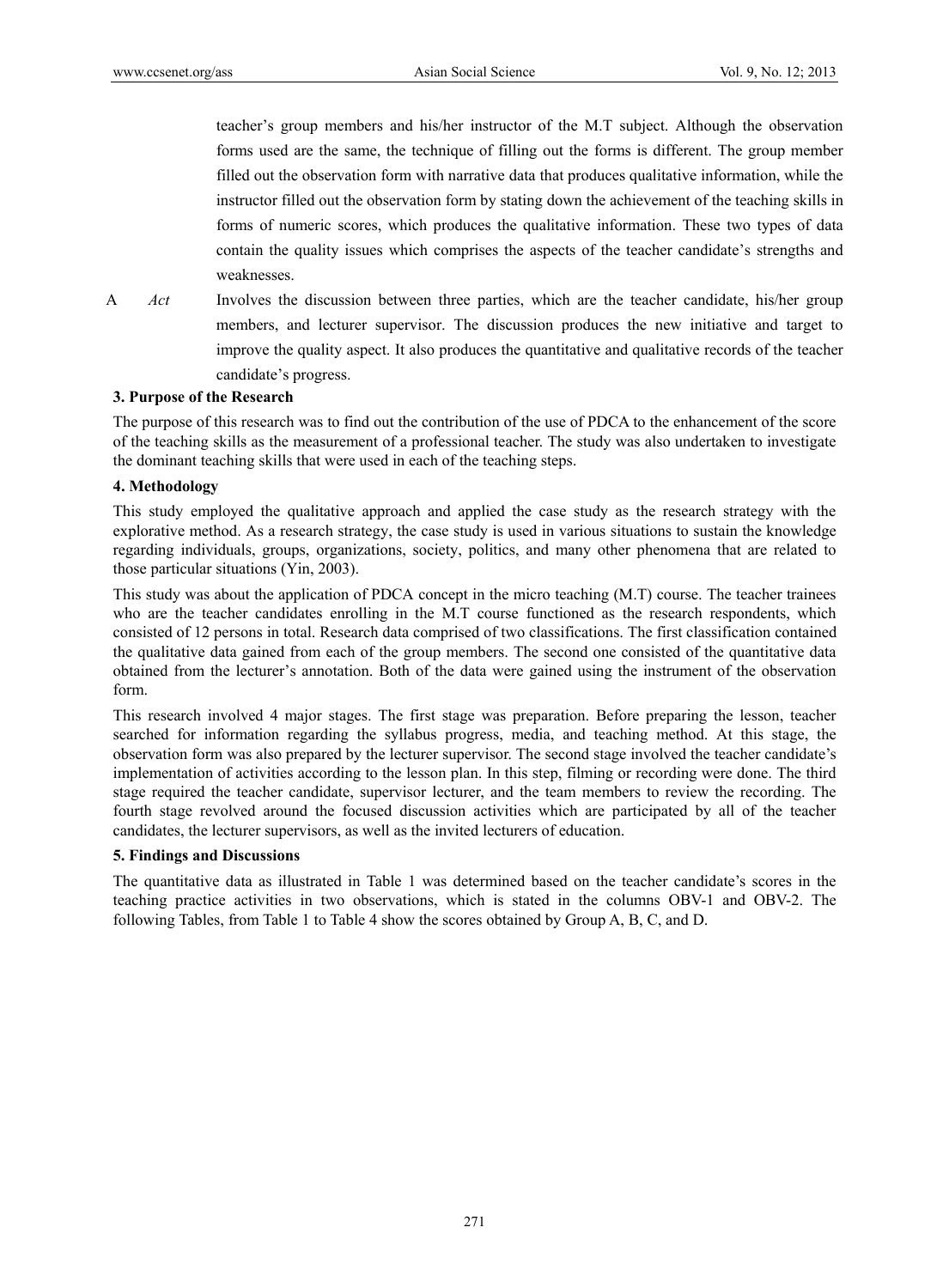| <b>Stages</b> | <b>Teaching Steps</b>        | $OBV-1$        | OBV-2 | Increment      | Average |
|---------------|------------------------------|----------------|-------|----------------|---------|
|               | Opening                      |                |       |                |         |
|               | 1. Conditioning the students | 5.5            | 9     | 3.5            |         |
|               | 2. Motivating                | 5.5            | 7.5   | 2              |         |
| 2             | <b>Lesson Content</b>        |                |       |                |         |
|               | 1. Mastery of materials      | 5              | 8.5   | 3.5            |         |
|               | 2. Media appropriateness     | 6.5            | 10    | 3.5            |         |
|               | 3. Method appropriateness    | 4.5            | 8.5   | $\overline{4}$ |         |
| 3             | closure                      |                |       |                |         |
|               | 1. Summarizing materials     | 5              | 9     | 4              |         |
|               | 2. Follow up activities      | $\overline{4}$ | 7     | 3              |         |
|               | <b>TOTAL</b>                 | 36             | 59.5  | 23.5           | 3.36    |

Table 1. Scores of the teaching competence based on PDCA-group: A

Table 1 indicates that there was an increment in teacher trainees' teaching competence with the average value of 3.36. The enhancement of the teacher trainees' teaching competence was at good level. This finding shows that the teacher trainees in Group A implemented the teaching method that conforms to PDCA. The biggest improvement is in the aspect of the suitability of methods and the summarization of materials.

| <b>Stages</b>  | <b>Teaching Steps</b>        | OBV-1 | OBV-2 | Increment | Average |
|----------------|------------------------------|-------|-------|-----------|---------|
|                | Opening                      |       |       |           |         |
|                | 1. Conditioning the students | 4.5   | 9.5   | 5         |         |
|                | 2. Motivating                | 4.5   | 7.5   | 3         |         |
| $\overline{c}$ | Lesson content               |       |       |           |         |
|                | 1. Mastery of materials      | 6.5   | 9     | 2.5       |         |
|                | 2. Media Appropriateness     | 5.5   | 8     | 2.5       |         |
|                | 3. method Appropriateness    | 5     | 8     | 3         |         |
| 3              | Closure                      |       |       |           |         |
|                | 1. Summarizing materials     | 6     | 8.5   | 2.5       |         |
|                | 2. Follow-up activities      | 6     | 9     | 3         |         |
|                | TOTAL                        | 38    | 59.5  | 21.5      | 3.07    |

Table 2. Scores of the teaching competence based on PDCA-group: B

Table three denotes that the teacher trainees in Group B experienced an improvement in their teaching competence which is at good level, with the average value of 3.07. This finding shows that during the instructional implementation based on PDCA, the teacher trainees carried out the steps that were in accordance with every step of the processes taking place. The highest enhancement observed is in terms of accommodating the students.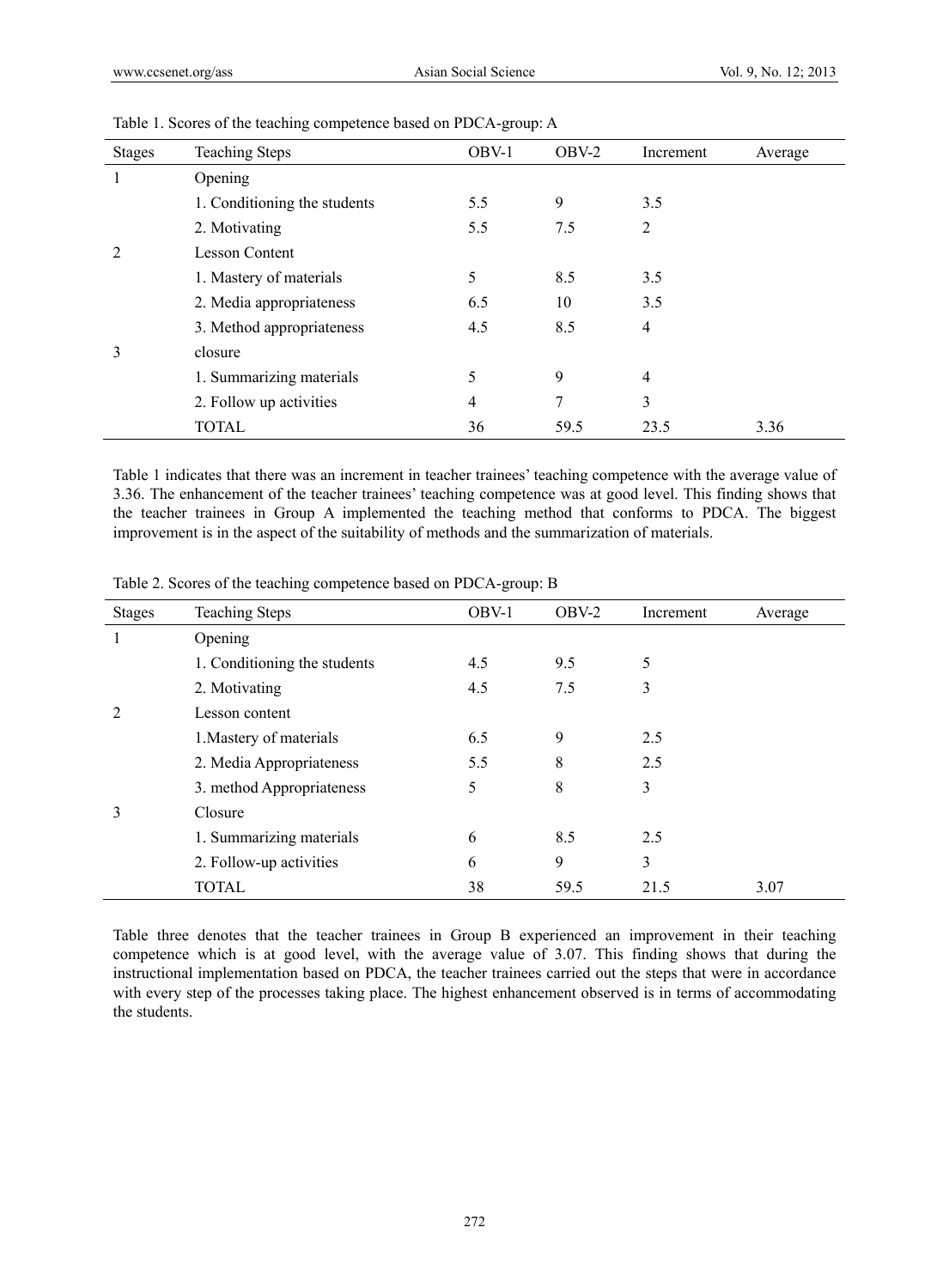| <b>Stages</b> | <b>Teaching Steps</b>        | OBV-1 | OBV-2 | Increment      | Average |
|---------------|------------------------------|-------|-------|----------------|---------|
|               | Opening                      |       |       |                |         |
|               | 1. Conditioning the students | 7.5   | 9.5   | 2              |         |
|               | 2. Motivating                | 5     | 7.5   | 2.5            |         |
| 2             | <b>Lesson Content</b>        |       |       |                |         |
|               | 1. Mastery of Materials      | 5.5   | 8.5   | 3              |         |
|               | 2. Media appropriateness     | 6.5   | 85    | $\overline{2}$ |         |
|               | 3. Method appropriateness    | 6     | 8     | 2              |         |
| 3             | Closure                      |       |       |                |         |
|               | 1. Summarizing materials     | 6.5   | 8.5   | 2              |         |
|               | 2. Follow-up activities      | 6.5   | 9     | 2.5            |         |
|               | TOTAL                        | 43.5  | 59.5  | 16             | 2.29    |

Table 3. Scores of the teaching competence based on PDCA-group: C

Table 3 indicates the increment in the teacher trainees' teaching competence which was at the satisfactory level, with the average of 2.29. The highest improvement was witnessed in the aspect of the mastery of the learning materials.

| <b>Stages</b>  | Teaching steps               | OBV-1 | OBV-2 | <b>KENAIKAN</b> | Average |
|----------------|------------------------------|-------|-------|-----------------|---------|
|                | Opening                      |       |       |                 |         |
|                | 1. Conditioning the students | 4.5   | 6.5   | 2               |         |
|                | 2. Motivating                | 4     | 6     | 2               |         |
| $\overline{2}$ | <b>Lesson Content</b>        |       |       |                 |         |
|                | 1. Mastery of materials      | 5     | 6.5   | 1.5             |         |
|                | 2. Media appropriateness     | 4.5   | 6     | 1.5             |         |
|                | 3. Method appropriateness    | 5     | 6     |                 |         |
| 3              | Closure                      |       |       |                 |         |
|                | 1. Summarizing materials     | 5     | 6     |                 |         |
|                | 2. Follow-up activities      | 5.5   | 6.5   |                 |         |
|                | TOTAL                        | 33.5  | 43.5  | 10              | 1.43    |

Table 4. Scores of the teaching competence based on PDCA-group: D

Table 4 presents the increment in the teacher trainees' teaching competence which was at the low level, with the average of 1.43, indicating that the candidates have not managed to completely master the PDCA-based teaching. The highest increment was seen in the aspect of conditioning and motivating the students.

According to the research findings based on the quantitative data (from Table 1 to Table 4), it is observed that all of the groups achieved an increment in scores of their teaching practice, with an increase of scores of 2554. The rise in scores also occurred in each of the teaching steps (the opening, lesson content, and closure stages). The increment in the scores directly implies that there was an influence of the application of the PDCA cycle on the scores of the teaching skills in the M.T course. Nevertheless, the scales of the contribution were different among the groups.

With a scale range of 1 to 4, Group A and group B scored 3.36 and 3.07 respectively, which fell into the category of "good"; whereas Group C was categorized as "satisfactory". Group D, although experienced the increment of 1.43, the score was still low compared to the other three groups.

Based on the qualitative data, it was discovered that the implementation of the PDCA cycle was executed conforming to the plan of the research, beginning from the preparation phase as the step *Plan*, the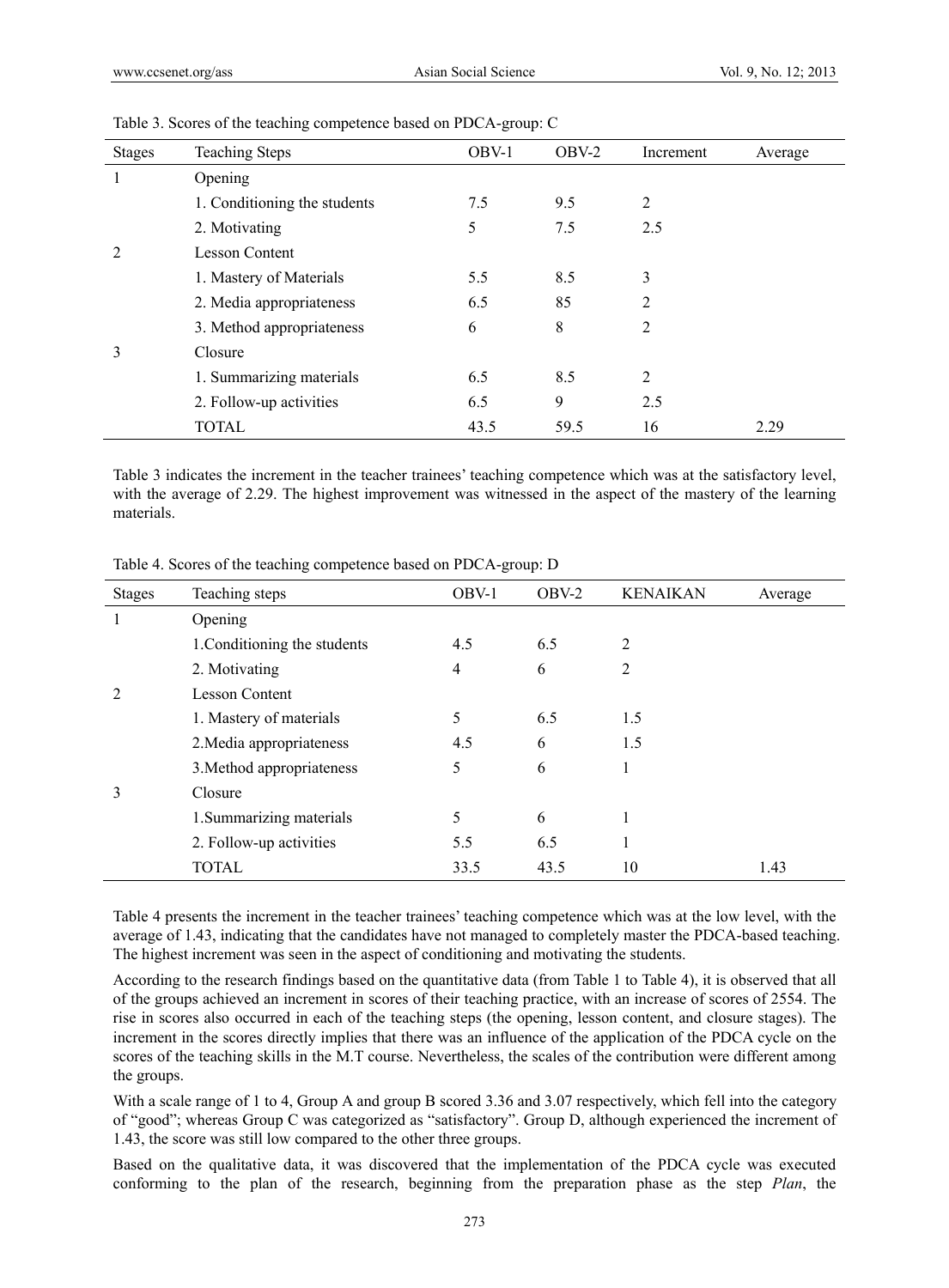implementation phase as the step *Do*, the phase of the observation done by the group members and lecturer supervisor as the step *Check*, and the phase of making reflections in small groups as the step *Act.* 

According to the results of FGD or the *Focus Group Discussion,* it was found that the scores of Group A and B which fell into the "good" category were achieved due to their practice of never stopping from exchanging inputs for improvement with each other. They also cooperated in improving the content of the media and the selection of the learning models.

Specific annotations must be done to emphasize that the low scores of Group D were due to the failure in establishing the reflection cycle. Some of the reasons leading to poor rates of the reflection are;

1) The low level of communication among the members of Group D. The difficulty in finding an agreed time to conduct the meeting and discuss the improvement steps was the main point which caused the low establishment of communication.

2) The little time was available during the group's meeting led to the low level of interactions. Furthermore, the group members were also occupied with going to the improvement lecture, attending the briefings on the Real Work Lecture, and dealing with other personal constraints.

3) The low level of the involvement and the sharing of ideas as well the desire to find the initiatives to keep communicating.

The three reasons which have led to the poor establishment of group cooperation among the members of Group D at the reflection stage, clearly describe the failure in producing the outcomes of group learning. On the other hand, if the group work was executed, the achievement of the common goals by the group members would be accomplished.

According to the explanation of the reasons that determine the high and low scores of the good groups and poor groups , and based on the unexpected research findings, it was obvious that the reflection cycle can be established by the strengths of the group members in cooperating as suggested in the concept cooperative learning.

During the implementation of a number of teaching practices throughout the study, several obstacles and constraints were discovered:

1) The overall research processes really took time especially in terms of preparation which involved the organization of the schedule that is suitable with the materials, formulas required, techniques of using the recording device, and classroom setting.

2) The majority of the teacher trainees were still busy with the participation in other courses to improve the values.

3) The Micro Teaching room was still not satisfactory in terms of the area of the room, room layout, lighting, and availability of electricity.

4) The time allocation for Micro Teaching (equaled to two semester credit units) was clearly insufficient considering the fact that the reflection stage is a very important part which requires the time allocation that equals to more than three semester credit units.

In addition, through FGD, it was also found that there were certain teaching skills that appeared to be dominant at each of the teaching steps. At the first stage, which was the opening session, the skill of questioning was dominant. This skill was required to instruct and motivate the students so that they could concentrate on the materials to be learnt. The teacher candidates evaluated the questioning skills as very important at this opening stage. At the second stage, which was the response towards the lesson content, the skills of explaining, reinforcing, and guiding group discussion were the most dominant compared to other skills. The third stage, which was the closure, was dominated by the skills of managing the classroom as well as the skills of providing reinforcement.

## **5. Implication**

The findings of this research show that there were a group of trainee teachers who possessed low ability in learning. This suggests that the lecturer consider the various factors of the trainee teachers in implementing instructions, based on PDCA. The concept of PDCA cycle can be used as the formal guidelines in conducting the M.T course at the study program or faculty level by executing the trials of the PDCA cycle twice from what had been done in this research. Moreover, the trials should also be done at the representatives of the study program, which is appropriate with the clumps of knowledge. The varied scores obtained by each of the groups were